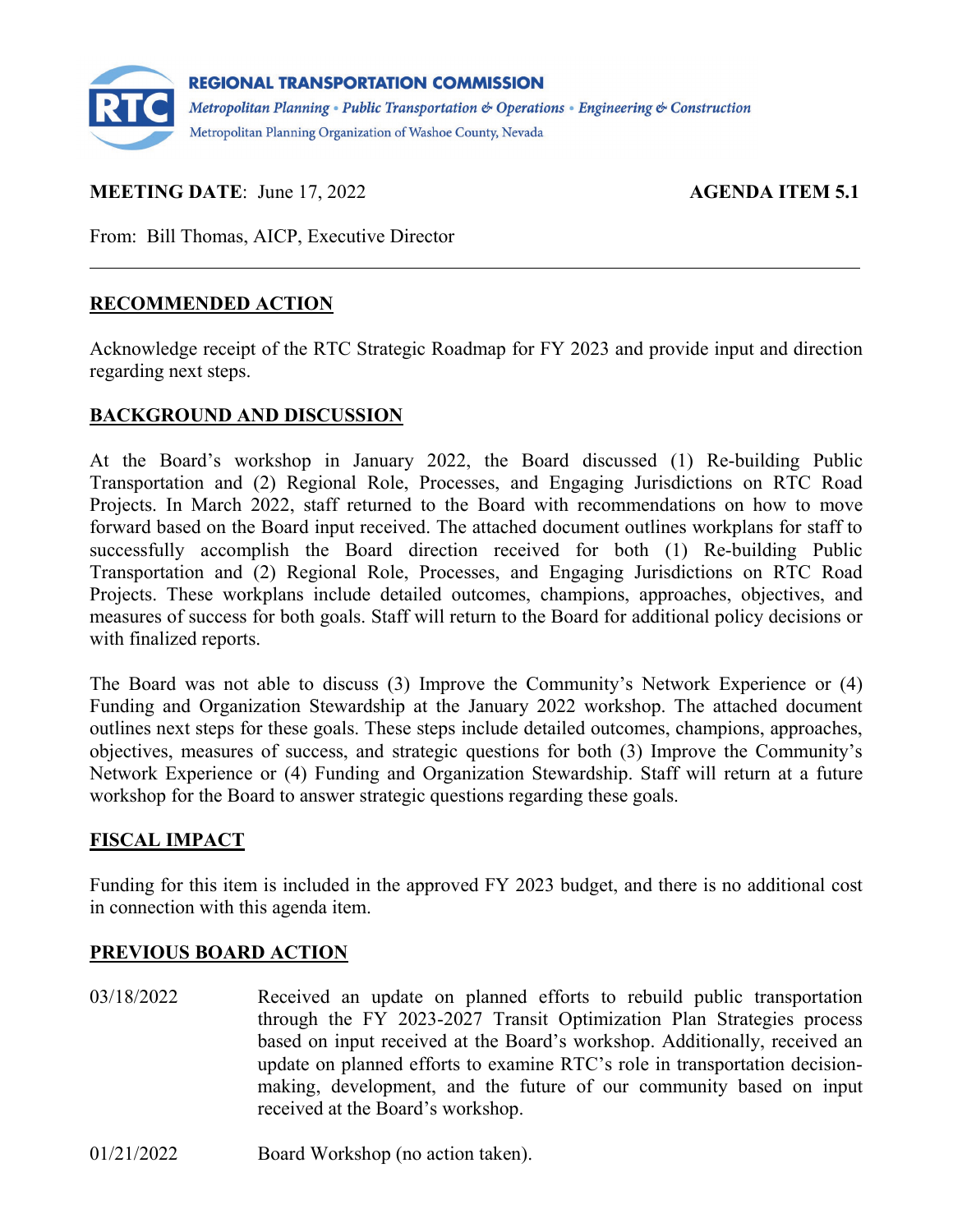Item 5.1 Page 2

### **ATTACHMENT(S)**

A. RTC Strategic Roadmap for FY23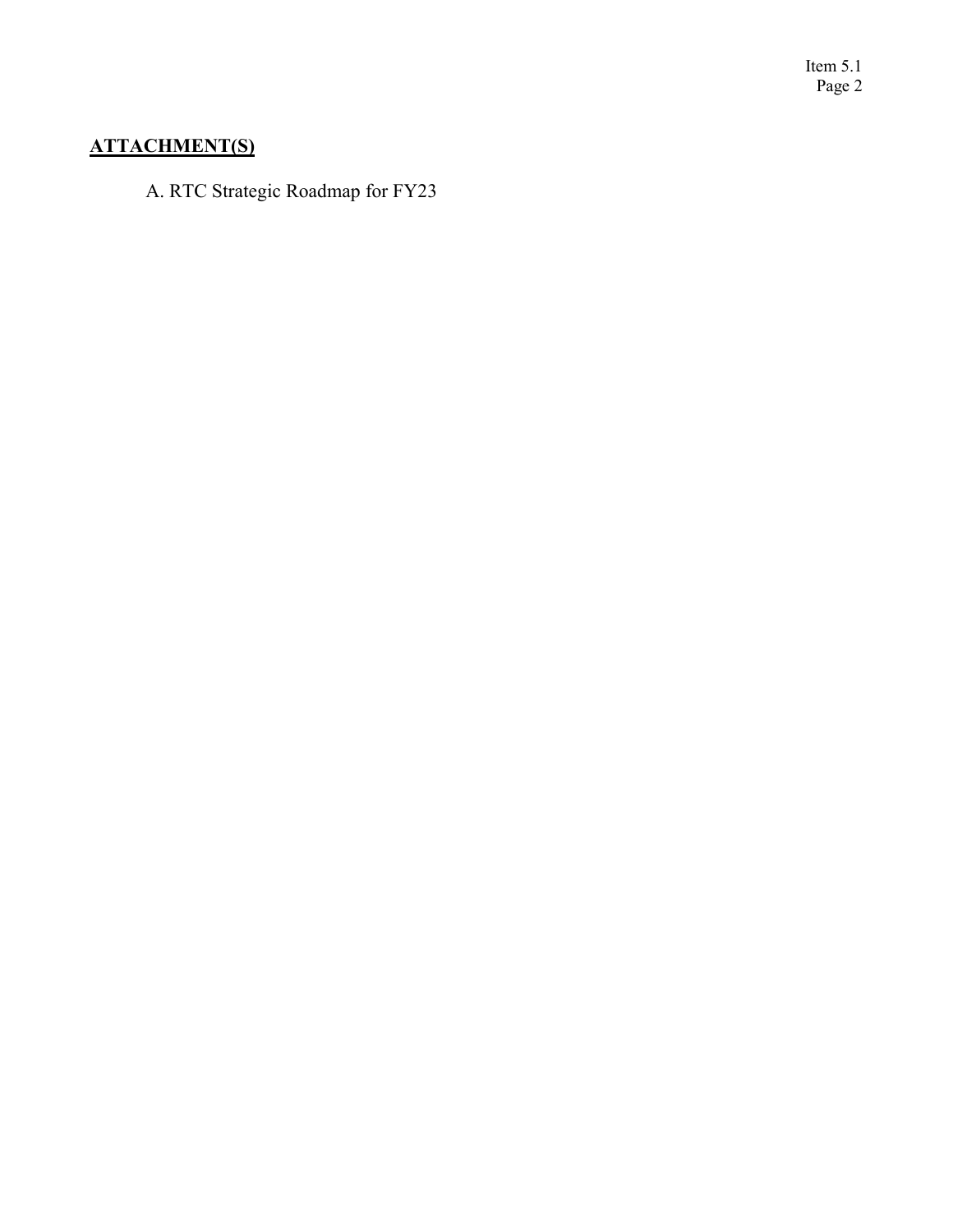

# **STRATEGIC ROADMAP FOR FY23**

Strategic Plan Summary *as of June 2022*

# **OUR MISSION**

*Building a better community through quality transportation.*



# **STATEMENT OF CULTURE**

## **TRUST**

Trust is shown through accountability in our tasks, acting with integrity, and being responsive to stakeholders.

# **RESPECT**

Respect is demonstrated through our work as subject matter experts, by actively listening and effectively communicating with others, and interacting ethically.

# **COMMITMENT**

Commitment is illustrated by exceeding expectations, being collaborative, and keeping public service at the forefront of our actions.

# **STRATEGIC GOALS**

# **#1 Re-Build Public Transportation**

*Rethink and redefine our system as a whole.*

**Outcome: Provide access to everyone who needs public transportation through a suite of options to meet the current ridership and deliver additional opportunities to serve more of our residents.**

# **#2 Enhance RTC's Role in Anticipating and Meeting Future Transportation Needs**

*Focus on transportation decision-making, development impacts, and the future of our community.*

**Outcome: Clarify and potentially re-define regional relationships and responsibilities for leadership and collaboration.**

## **#3 Improve Our Community's Network Experience**

*Successfully continue to delivering high-impact roads projects.*

**Outcome: Support investment in a diversified network to expand mode choice in the urban area through the RTP process.**

## **#4 Financial & Organizational Stewardship**

*Proactively plan for future funding needs.*

**Outcome: Improved decision-making through accessible, digestible, and transparent financial planning available to internal and external stakeholders.**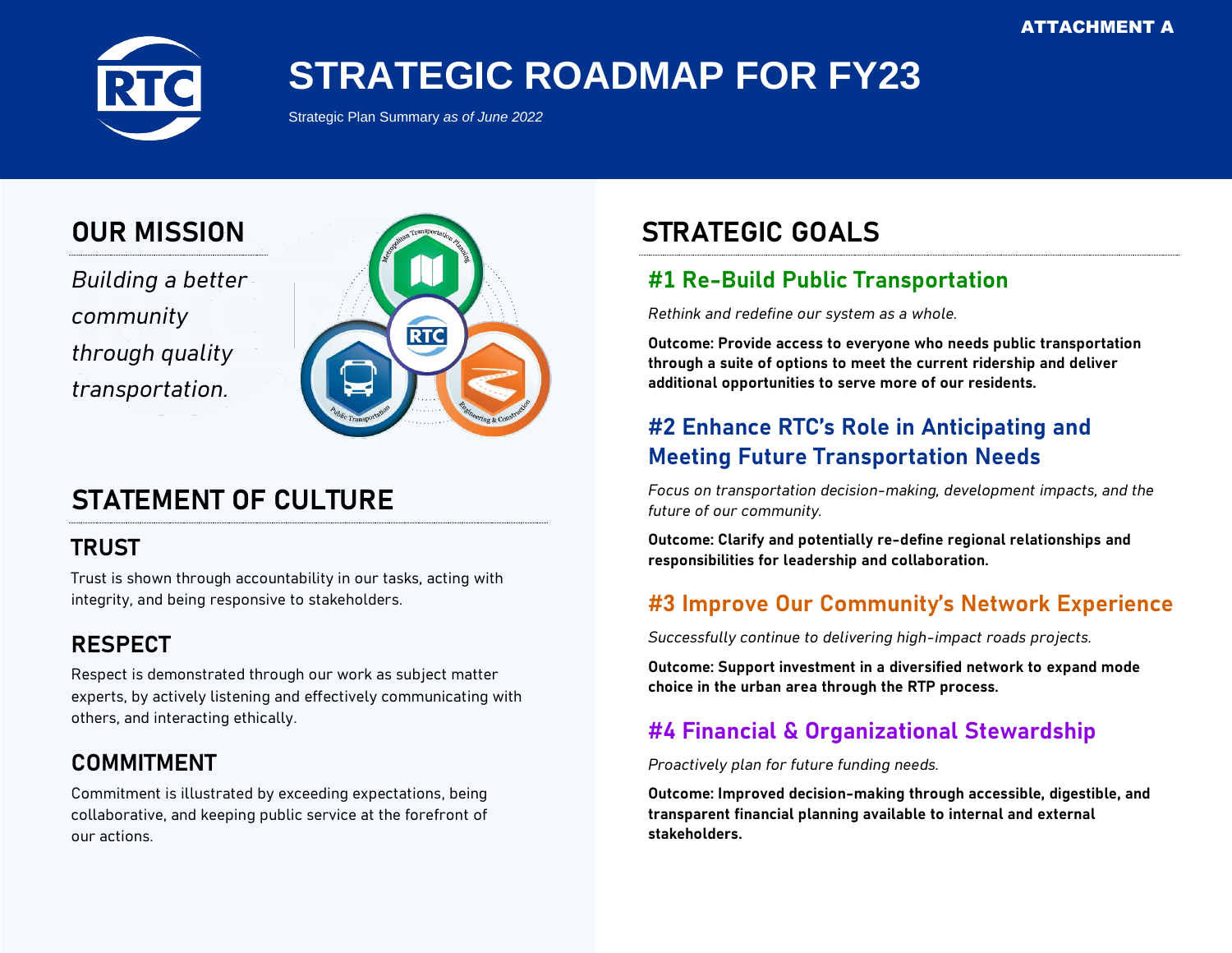



# **RTC Strategic Roadmap for FY23**

As of June 2022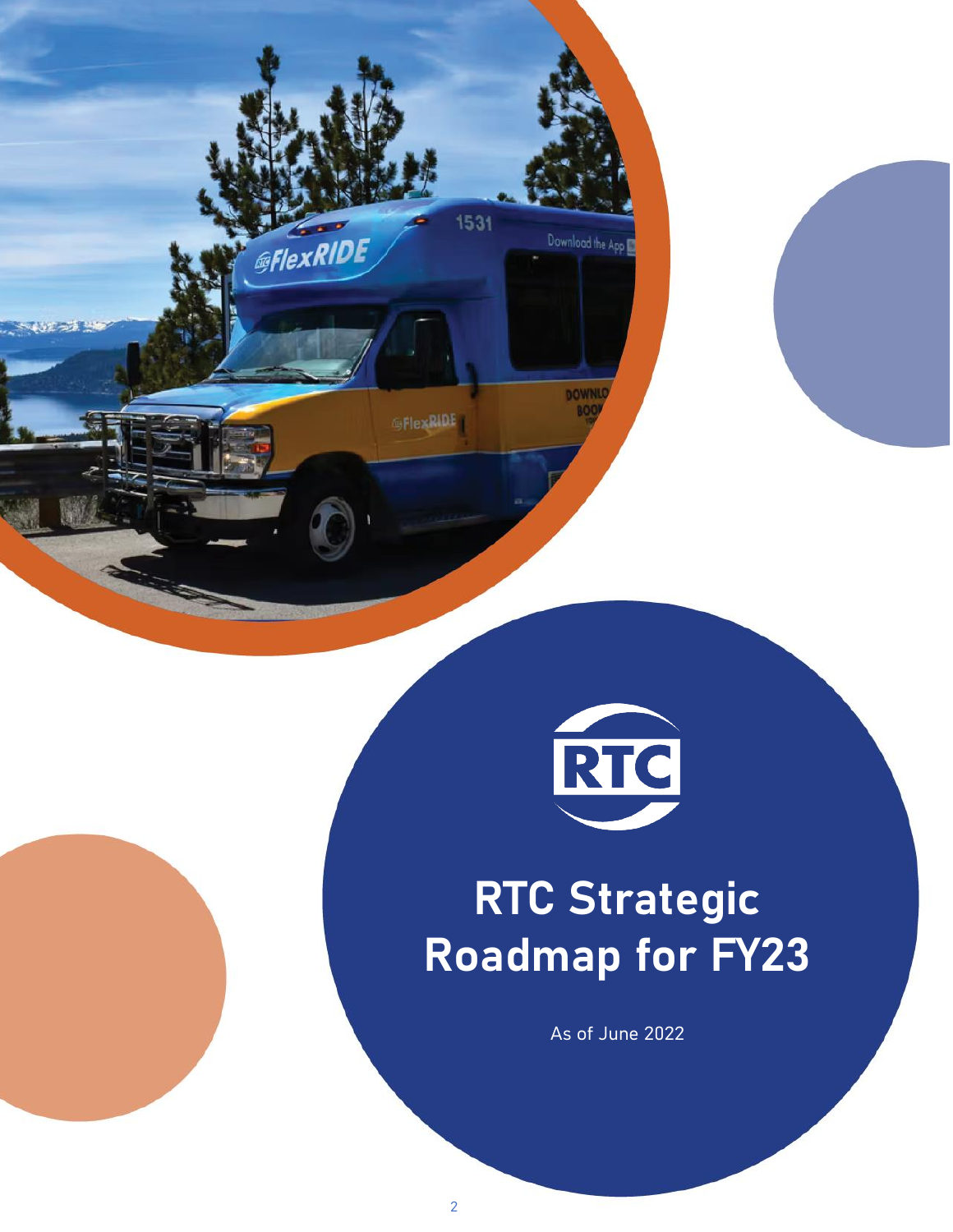

# **Mission and Culture**



Building a Better Community Through Quality Transportation

## **Statement of Culture**

The Regional Transportation Commission of Washoe County is committed to a culture that exhibits respect, trust, and commitment in our work and interactions between employees and with the public, businesses, regional partners, and other agencies.

### **RESPECT**

Respect requires understanding and appreciating the expertise and contributions of others and interacting with others in a way that reflects that understanding and appreciation. Respect is demonstrated through our work as subject matter experts, by actively listening and effectively communicating with others, and interacting ethically.

### **TRUST**

Trust requires giving others the benefit of the doubt with regard to their motives and character and by giving others the opportunity to express their beliefs and be accountable for their actions. Trust is shown through accountability in our tasks, acting with integrity, and being responsive to stakeholders.

### **COMMITMENT**

Commitment requires embracing individual responsibility for achieving team goals and taking the action that is necessary to follow through on that responsibility and achieve those goals. Commitment is illustrated by exceeding expectations, being collaborative, and keeping public service at the forefront of our actions.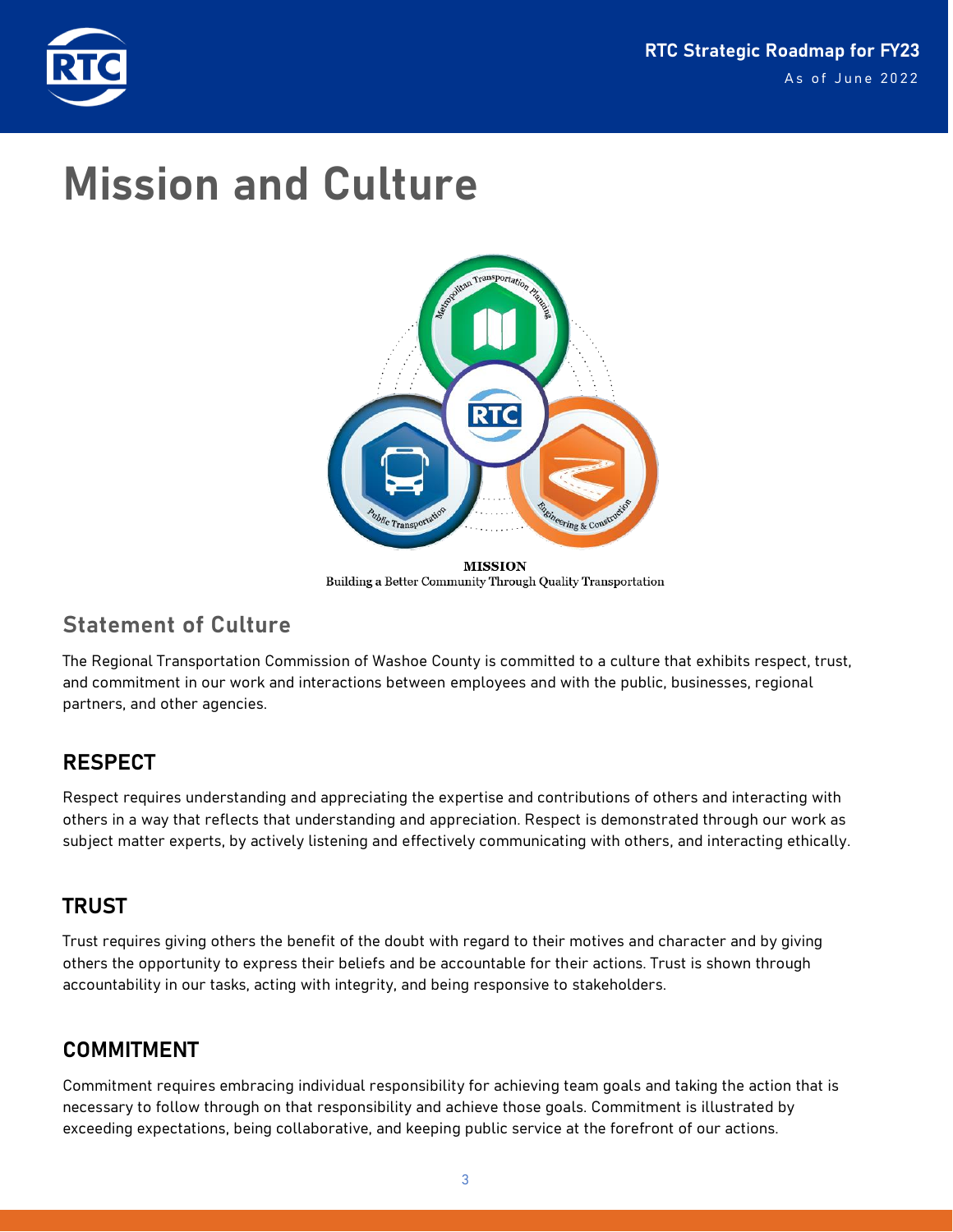

# **Strategic Goals**

| #1 | <b>RE-BUILD PUBLIC TRANSPORTATION</b><br>Rethink and redefine our system as a whole.                                                                                                             |
|----|--------------------------------------------------------------------------------------------------------------------------------------------------------------------------------------------------|
| #2 | <b>ENHANCE RTC'S ROLE IN ANTICIPATING AND</b><br><b>MEETING FUTURE TRANSPORTATION NEEDS</b><br>Focus on transportation decision-making, development impacts,<br>and the future of our community. |
| ur | <b>IMPROVE OUR COMMUNITY'S NETWORK</b><br><b>EXPERIENCE</b><br>Successfully continue delivering high-impact projects.                                                                            |
|    | <b>FINANCIAL AND ORGANIZATIONAL</b><br><b>STEWARDSHIP</b><br>Proactively plan for future funding needs.                                                                                          |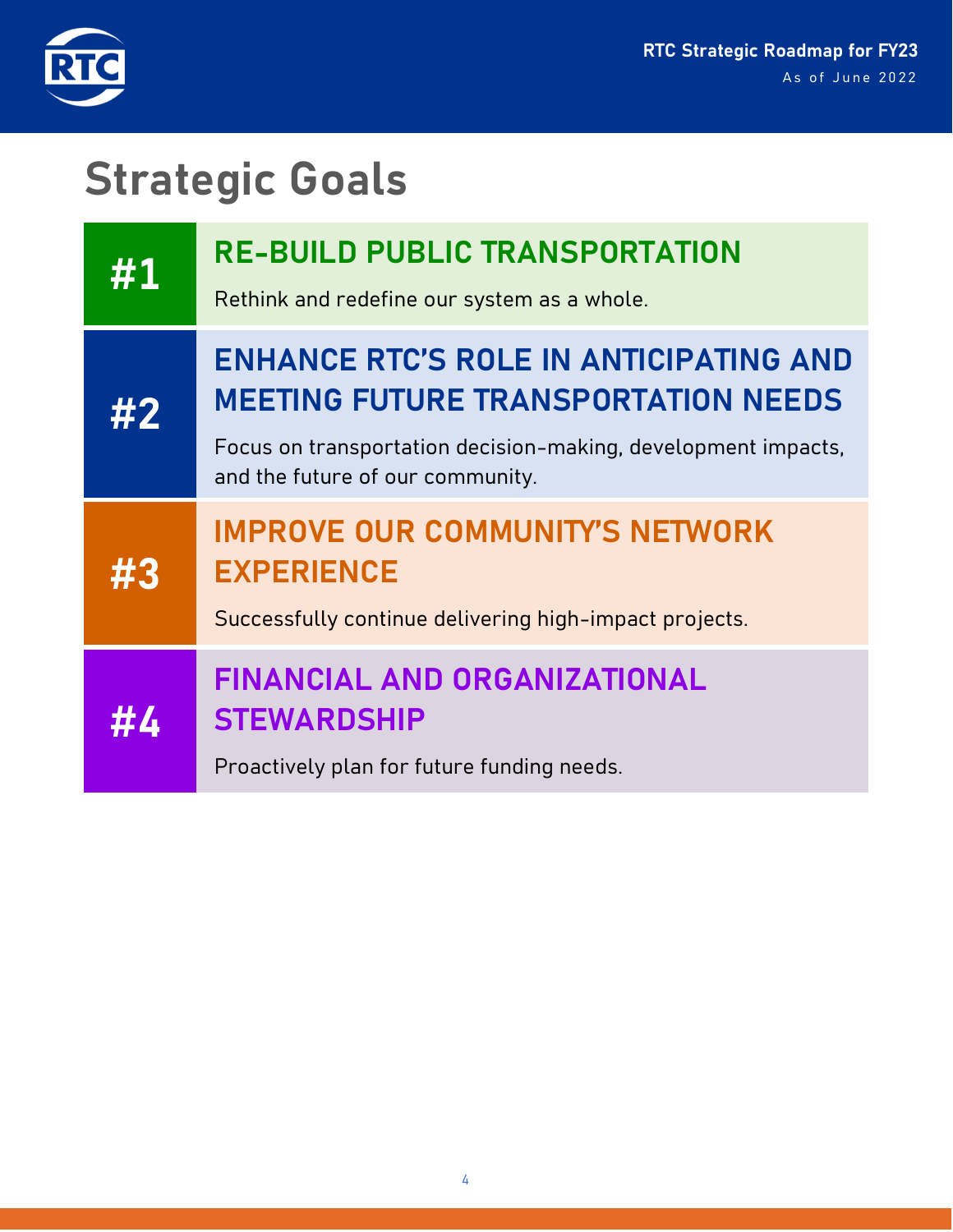

# **Re-Build Public Transportation**

# **Rethink and redefine our system as a whole.**

**Outcome**: Provide access to everyone who needs public transportation through a suite of options to meet current ridership and deliver additional opportunities to serve more of our residents.

**Champion:** Director of Public Transportation **Detailed Plan**: TOPS

#### **OUR APPROACH**

**Equitable and Accessible Ridership**: We will grow RTC ridership in a manner which improves equity and ensures that passengers retain access to RTC's services balancing between unique circumstances and available resources.

**Reliable and Safe Service**: We continuously improve the quality of RTC public transit to deliver safe, reliable, and friendly transit service.

**Service Innovation**: We will emphasize innovation in our services to improve RTC public transit and the customer experience.

**Financial Sustainability**: We will maximize the use of available resources to provide the optimum balance of ridership increases and geographic coverage*.*

#### **OBJECTIVES**

**#1 Rethink the Transportation System:** Focus on customers' experiences, needs, and how best to meet those needs. Define cost-effectiveness of services. Determine how to allocate resources equitably. Establish objective metrics of success to measure performance in advancing community needs.

**#2 Healthy Transportation Services:** Develop a suite of public transportation options to meet the current ridership. Develop opportunities to serve more of our residents. Provide access to everyone who needs public transportation while balancing customer needs, costs, and limited resources.

#### **MEASURES OF SUCCESS**

Population with Transit Services

Jobs Accessible through Public Transportation

Increase in RTC Passenger Miles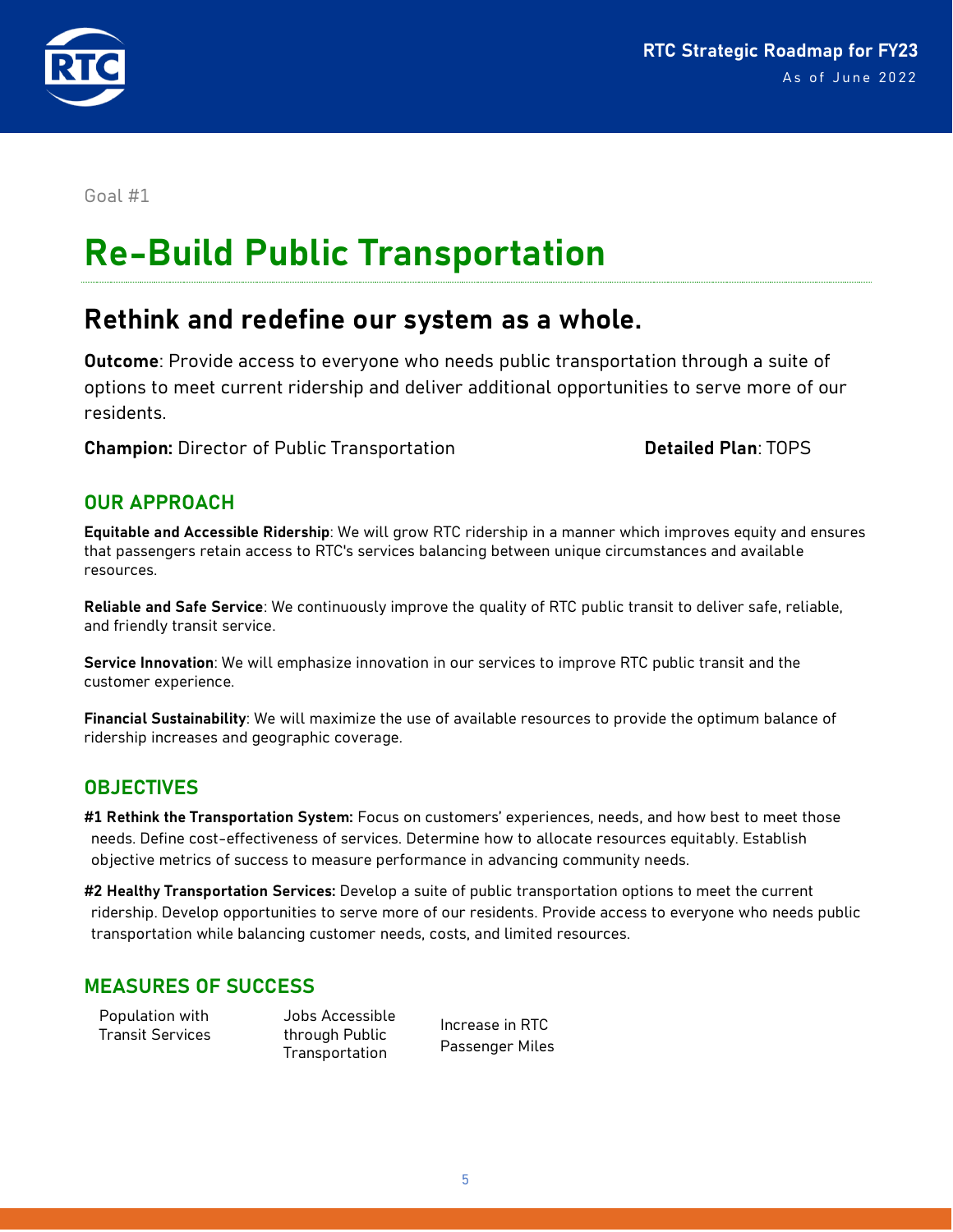

# **Enhance RTC's Role in Anticipating and Meeting Future Transportation Needs**

# **Focus on transportation decision-making, development impacts, and the future of our community.**

**Outcome**: Clarify and potentially re-define regional relationships and responsibilities for leadership and collaboration.

**Champion:** General Counsel

#### **OUR APPROACH**

Staff will evaluate the landscape of transportation decision-making across our region and look at opportunities to align it better to serve the needs of the community. Staff will focus on opportunities to enhance RTC's ability to facilitate more proactive and regional analysis of anticipated growth and changed conditions, and the resulting transportation needs, through collaboration and coordination with regional partners. Opportunities may exist in the various state, regional, and local transportation, and community planning processes, as well as land development review and approval processes.

#### **OBJECTIVES**

**#1 New Roads**: Identify, analyze, and potentially re-define relationships and responsibilities among RTC, NDOT, and local jurisdictions.

**#2 Improvements/Expansions to Existing Roads:** Identify, analyze, and potentially re-define relationships and responsibilities among RTC, NDOT, and local jurisdictions.

**#3 Maintenance of Existing Roads:** Identify, analyze, and potentially re-define relationships and responsibilities among RTC, NDOT, and local jurisdictions.

#### **MEASURES OF SUCCESS**

% of Roadway Categories Verified

% of Funding Sources Analyzed % of Regional Roadway Lane Miles Identified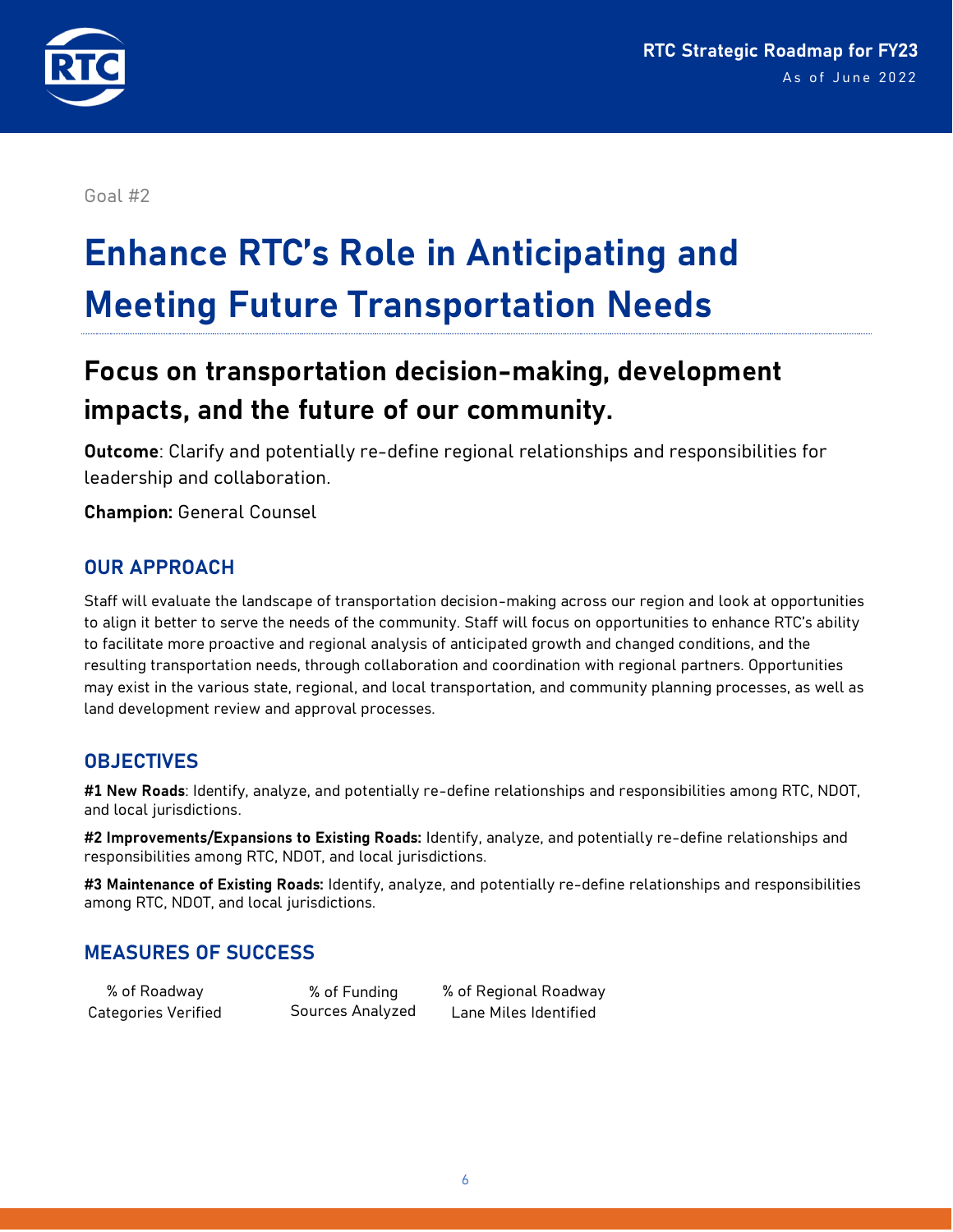

# **Improve Our Community's Network Experience**

# **Successfully continue delivering high-impact projects.**

**Outcome:** Support investment in a diversified network to expand mode choice in the urban area through the RTP process.

**Champion:** Director of Planning **Detailed Plan**: RTP

#### **OUR APPROACH**

**Safe and Healthy Communities:** We understand that community safety and health are closely tied to transportation infrastructure in many ways.

**Economic Prosperity, Equity, and Innovation:** We will invest in transportation infrastructure that can position Washoe County for sustained economic prosperity for every Washoe County resident.

**Sustainability and Climate Action:** We will advance the important role of transportation in environmental, economic, and social sustainability in Washoe County.

**Travel Choices:** We will provide local residents with a variety of mobility options to increase the quality of life and daily convenience of getting to work, school, and recreational activities.

#### **OBJECTIVES**

**#1 RTP Process:** Enhance data-based decision-making for prioritizing mobility solutions using the RTP.

**#2 RTIP:** Commit to implementing federally funded projects listed in the RTIP and prioritize these projects when applying for discretionary funding opportunities.

**#3 RTP Project Prioritization:** Refine project prioritization framework to better inform the public, local partners, and the Board the choices made when selecting projects.

#### **MEASURES OF SUCCESS**

Number of RTIP Projects Under Construction Within RTIP Timeframe Number of Public Engagement Interactions

#### **STRATEGIC QUESTIONS (to address with the Board)**

- 1. What do we envision as a future network? (Consider scenario planning for next RTP update)
- 2. How do we factor limited labor/human resources in a fiscally constrained plan?
- 3. Should we be trying to match project output with forecasted revenue?
- 4. How can we define our funding allocations to provide the right balance? (e.g., capacity vs. multimodal)